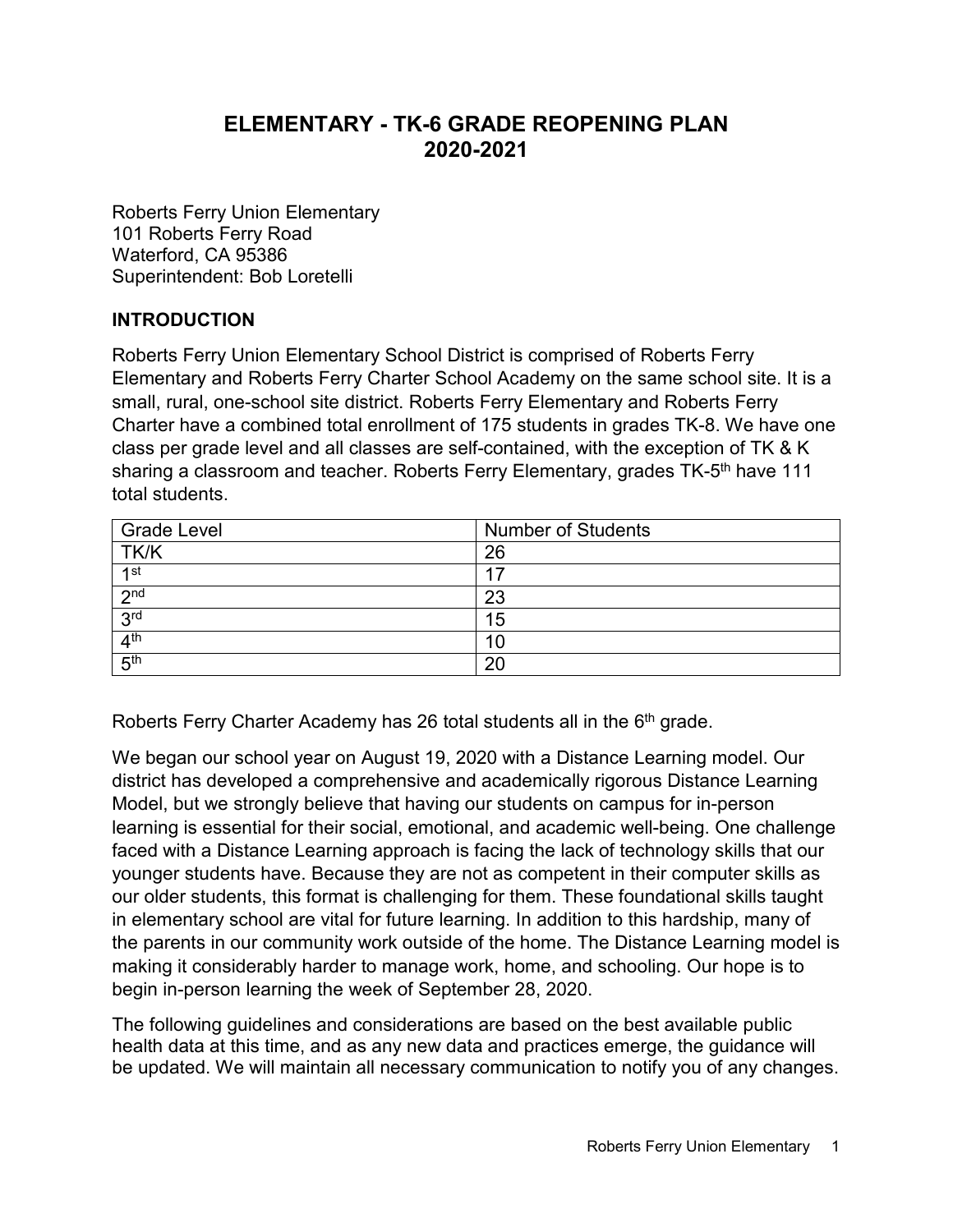### **CONSIDERATIONS MADE IN REOPENING FOR IN-PERSON LEARNING**

- Roberts Ferry Union Elementary School District (RFUE) has 137 students enrolled in grades TK-6.
- RFUE plans on returning in a hybrid model with Friday being Distance Learning for all students and a Monday/Wednesday Cohort and a Tuesday/Thursday Cohort for in-person learning.
- RFUE will use the cohorts to limit the number of students on campus, social distance in classes, have fewer students on transportation, and limit the number of daily interactions.
- RFUE is able to keep all cohorts separate for all activities, including recesses and lunches with the use of staggered schedules.
- RFUE has surveyed families and found that 80% of families would prefer an inperson/on-campus approach to instruction.
- Many of these families have expressed frustration with Distance Learning and concern with the social, emotional, and academic well being of their students when isolated from teachers and peers.
- RFUE also surveyed staff and 100% look forward to returning to in-person/oncampus instruction and prefer it over Distance Learning.
- RFUE will also provide Distance Learning as an option for all students whose families are not yet ready to return to campus or those unable to attend due to illness.

## **ROBERTS FERRY UNION ELEMENTARY REOPENING PLAN**

#### **-Cleaning and Disinfecting**

*How shared surfaces will be regularly cleaned and disinfected and how the use of shared items will be minimized.* 

The district has made the following efforts to ensure a safe and clean environment:

- Suspension of the use of all drinking fountains, with encouragement of using personal reusable water bottles.
- Intensified schedule for cleaning and disinfecting of frequently touched surfaces at regular intervals throughout the say, utilizing cleaning products approved for use against COVID-19. Frequently touched surfaces include, but are not limited to:
	- o Door handles
	- o Bathroom Surfaces
	- o Tables
	- o Student Desk
	- o Light Switches
	- o Sink Handles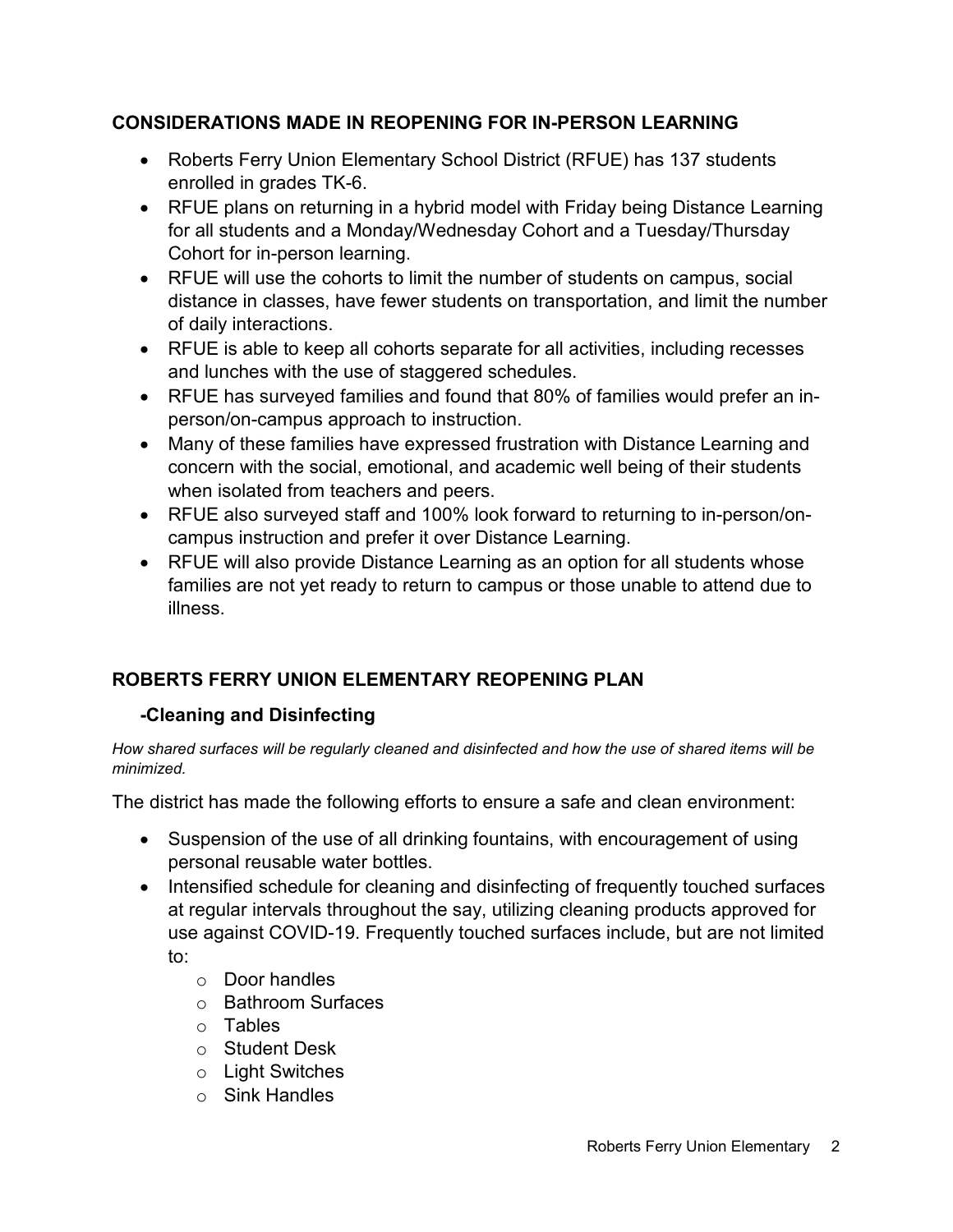- o Chairs
- Installed plexiglass sneeze guard in school office.
- Replaced all air filters throughout site.
- Purchased self-standing, self-dispensing hand sanitizer stands for all classrooms and other rooms.
- Purchased hand sanitizer for all stands.
- Purchased disposable masks for staff and students.
- Purchased face shields for each employee.
- Purchased disinfectant wipes and/or spray bottles and paper towels for each classroom.
- Purchased hand sanitizer for each classroom and other rooms.
- Purchased touchless thermometers for all staff members.
- Designated a sick room to isolate students or staff that may be symptomatic.

The district has made the following considerations when teachers are planning routines and physical design in school instruction:

- Students maintain their own Chromebook at their desk when returning to school.
- Specific Chromebook is assigned to student for the year.
- No shared buckets, bins, crayons, pencils, or any other classroom supplies.
- Separate personals items from co-mingling with other students (i.e. backpacks will be on hooks outside).
- Utilize digital work as much as possible to minimize the amount of paper transitioning through multiple people.
- Develop Classroom Routines that address transitions in and out of classroom, such as: proper hand washing and sanitizing any time we enter or depart or wiping down desks and seats upon departure each day.

## **-Cohort**

*How students will be kept in small, stable groups with fixed membership that stay together for all activities (instruction, lunch, recess) and to minimize/avoid contact with other groups or individuals who are not part of a cohort.*

- Each cohort/class/teacher will remain together at all times to minimize/avoid contact with other students that are not part of their cohort.
- Classes will adhere to a staggered recess schedule with one cohort on the play yard at a time.
- Lunch will also be scattered as students will be eating outside or in classroom instead of eating lunch in one large area such as the cafeteria.
- Lunches will be delivered to each cohort instead of student walking through the cafeteria.

## **-Entering, Exiting, and Movement Within the School**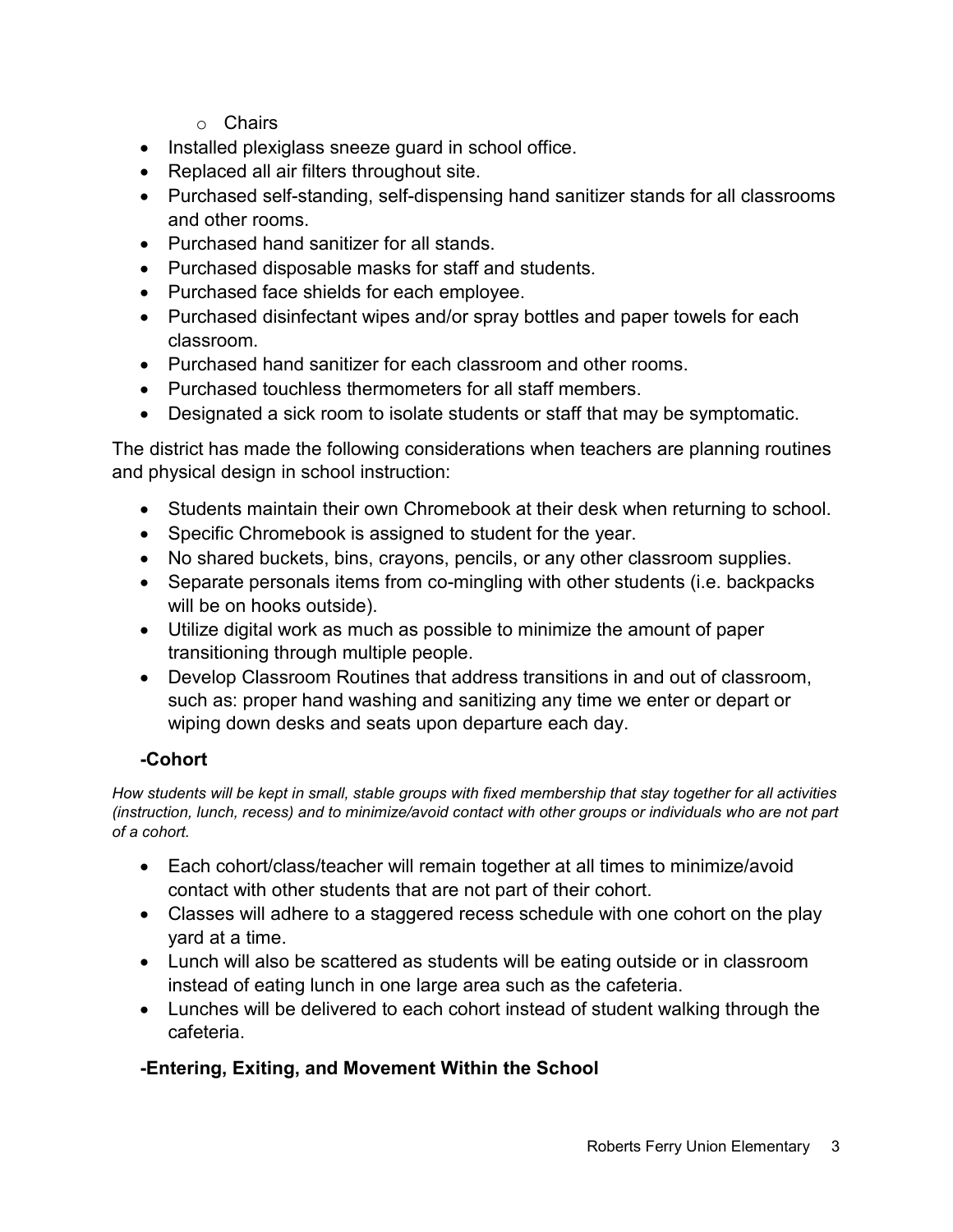*How movement of students, staff, and parents will be managed to avoid close contact and/or mixing of cohorts.*

- Students riding the bus will have temperature checked prior to riding, and masks will be required while on the bus. Students will be spaced to every other seat, and siblings may ride together. Each student will have an assigned seat for the duration of the school year.
- RFUE will monitor and perform health screens on all students upon arrival at designated entryways on campus before entering. Properly distanced markers will be located throughout the campus to ensure social distancing if students must wait to be screened.
- Recess and lunch will be staggered to prevent mixing of cohorts.
- RFUE will monitor bathrooms and number of students using at one time.
- During class, only one student will be allowed to go to the restroom at one time.
- Parents of students, grades TK-6, will not be allowed to walk their children to class and will be required to stay in their vehicles for morning drop off and afternoon pick up.
- During afternoon dismissal, cohorts will be dismissed at staggered times to prevent encounters with students in other cohorts.

## **-Face Coverings and Other Essential Protective Gear**

*How CDPH's face coverings requirements will be satisfied and enforced.*

- RFUE will provide face coverings for all staff and students who do not bring their own.
- All staff are required to wear a cloth face covering unless they are instructing students in a way where their mouth needs to be visible (speech, education, ELD, language lessons, beginning reading instruction, working with young children), in which case, they can wear a face shield, but must maintain a distance of six feet. Once that form of instruction has ended, they must return to the cloth covering.
- All adults are required to wear masks/face coverings unless a person is exempt as explained in the guidelines.
- For children, masks/face coverings are required for grades 3 through 6, unless exempt. Face coverings are strongly encouraged for young children between two years old and second grade, if they can be worn properly. A draped face shield is an acceptable alternative for children in this cohort who cannot wear them properly. A physician's note is required for exemption.
- Information will be provided to all staff and families in the school community on proper use, removal, and washing of cloth face coverings. [http://www.cdc.gov/coronavirus/2019-ncov/prevent-getting-sick/diy-cloth-face](http://www.cdc.gov/coronavirus/2019-ncov/prevent-getting-sick/diy-cloth-face-coverings.html)[coverings.html](http://www.cdc.gov/coronavirus/2019-ncov/prevent-getting-sick/diy-cloth-face-coverings.html)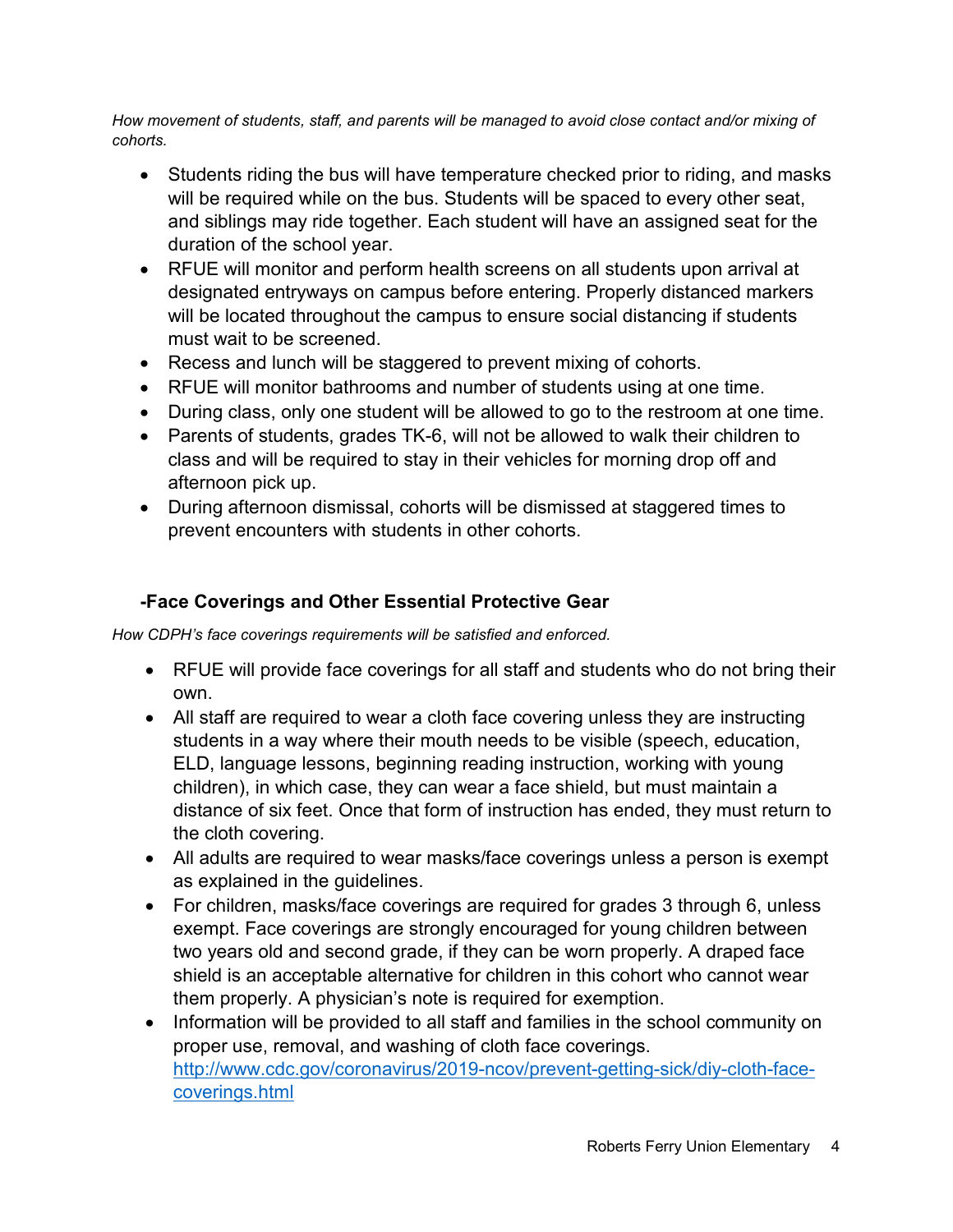### **-Health Screenings for Students and Staff**

*How students and staff will be screened for symptoms of COVID-19 and how ill students or staff will be separated from others and sent home immediately.* 

- Staff will self-screen for COVID-19 symptoms each day before reporting to work.
	- o Self-screening log will be filled out daily by each staff member and submitted to the office.
	- o If a staff member exhibits symptoms of COVID-19 or has been exposed to someone who has tested positive for COVID-19, the staff member will not report to work and will consult their primary care physician (PCP) to inquire about a COVID-19 test.
	- o Staff member will not report back to work until their PCP has released them to do so.
- Students will be screened for symptoms of COVID-19 upon arrival, including a temperature check and monitored throughout the day.
- Parents will be provided with the health screening list and encouraged to perform it daily at home before sending their child to school.
	- $\circ$  Upon arrival students will be asked if they or anyone they live with have had any of the following symptoms:
		- **Fever of 100.4 or higher or chills**
		- Cough
		- **Shortness of breath or difficulty breathing**
		- **Fatigue**
		- **Muscle or body aches**
		- Headache
		- New loss of taste or smell
		- Sore throat
		- **Congestion or runny nose**
		- Nausea or vomiting
		- Diarrhea
- If a student or staff member exhibits symptoms of COVID-19, they will be separated from others in a designated isolation room and will be sent home immediately.
- Parents will be instructed to keep students home who are sick and to not return to school until they haven't exhibited a fever or symptoms for three days.
- Students and families will not be penalized if students miss class due to illness or exhibiting COVID-19 symptoms, but instead will be given instruction through the Distance Learning model.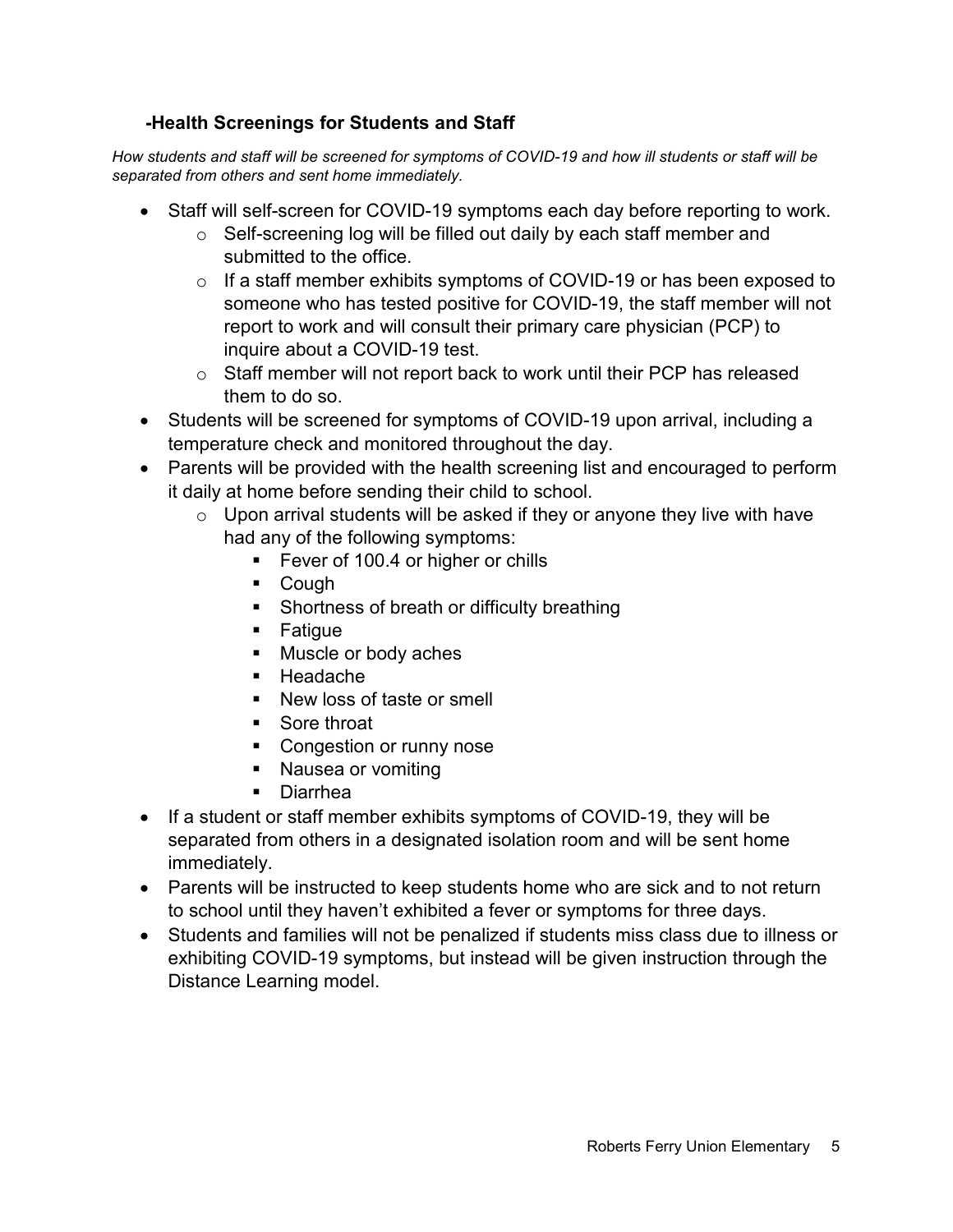### **-Healthy Hygiene Practices**

*The availability of handwashing stations and hand sanitizer, and how their use will be promoted and incorporated into routines.* 

- RFUE will provide foundational lessons on hygiene & the impact of COVID during the first two weeks of school and regularly reinforce the routines.
- Health and hygiene practices will be followed in accordance with the COVID-19 Industry Guidance: Schools and School-Based Programs published by California Department of Public Health (CDPH) Section 2 on promoting healthy hygiene practices.
- Frequent handwashing times will be scheduled for all classrooms throughout the day for students and staff.
- Hand sanitizer is available in all buildings. Students and staff will wash their hands or use hand sanitizer as they enter and exit any classroom or other building.
- All classrooms have sanitizing wipes to clean surfaces quickly and easily.
- Staff will continually monitor and educate students on the importance of social distancing.
- Teachers will frequently review hand washing and sanitizing lessons they created when students returned to campus.

## **-Identification and Tracing Contacts**

*Actions that staff will take when there is a confirmed case. Confirm that the school have designated staff persons to support contact tracing, such as creation and submission of lists of exposed students and staff to the local health department and notification of exposed persons. Each school must designee a person for the local health department to contact about COVID-19.*

- RFUE will consult with County Public Health on topics including but not limited to tracing all close contacts of confirmed cases, instructing those individuals to quarantine, or temporarily closing the workplace and quarantining all employees.
- RFUE will conduct tracing and quarantining of close contacts of confirmed cases in the workplace.
	- $\circ$  Confirmed staff and student cases will be documented in StanTrack.
	- o The District will provide information to the CPHD on the confirmed COVID-19 cases. This information will include, but is not limited to:
		- **Employees in the workplace**
		- Dates of symptom onset
		- Departments worked while infectious
	- $\circ$  Interviews done by RFUE & possibly CDPH with cases to determine their close contacts (anyone spending 15 minutes or more within 6 feet of the individual with COVID-19 during their infectious period).
	- $\circ$  Close contacts to quarantine at home for 14 days from their last known contact with the employee with COVID-19 as well as get tested for COVID-19 when possible.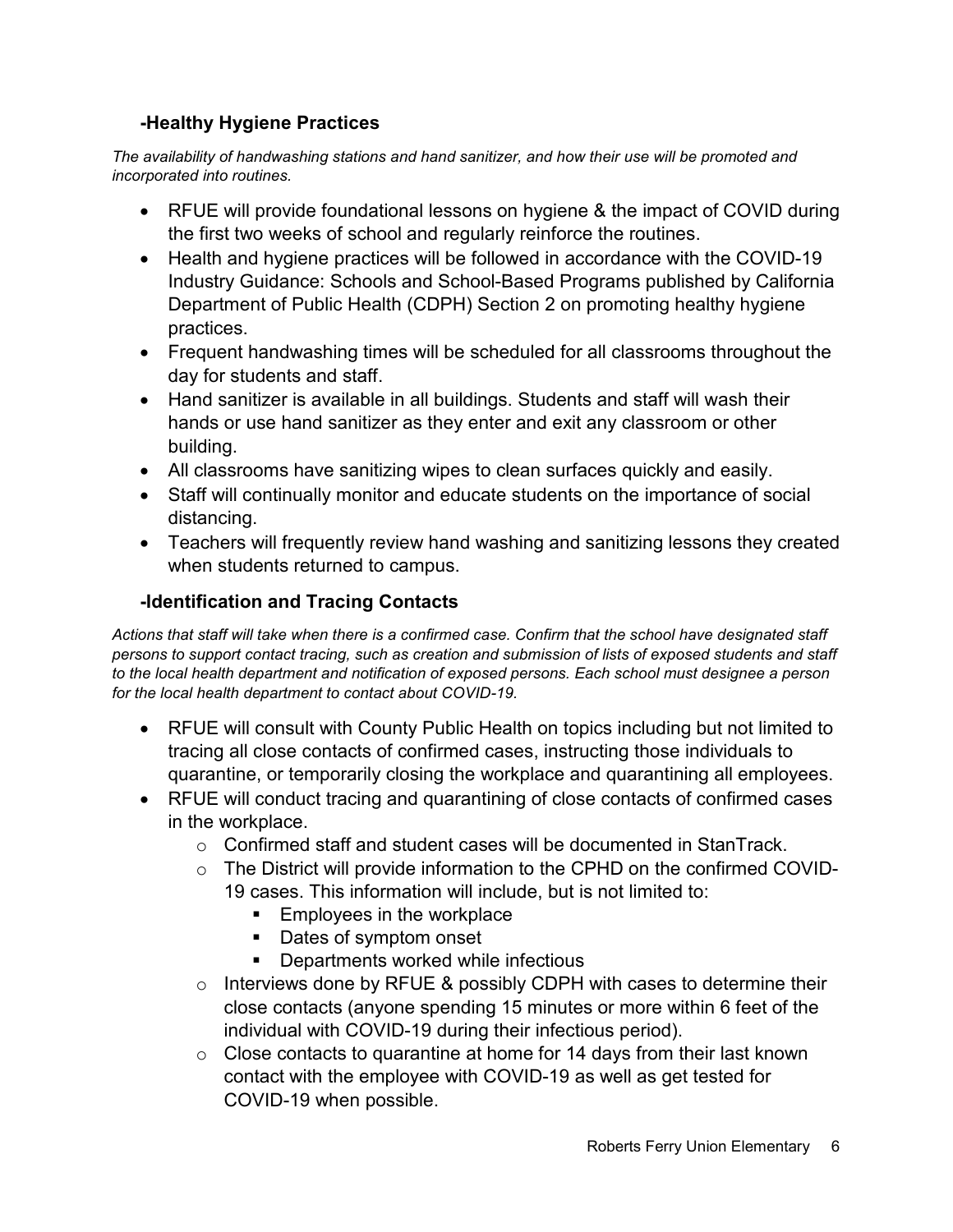- $\circ$  Using employment records, RFUE will verify areas or departments worked by cases during their infectious period.
- o While as home, close contacts should self-monitor daily for COVID-19 symptoms (e.g., fever, chills, shaking chills, cough, difficulty breathing, sore throat, congestion, or runny nose, fatigues, body or muscle aches, loss of taste or smell, nausea or vomiting, diarrhea, loss of appetite).
- Roberts Ferry Union Elementary contact person:
	- o Bob Loretelli, Superintendent (209) 874-2331
- Roberts Ferry Union Elementary alternate contact person:
	- o Alexis Manley, Administrative Assistant (209) 874-2331

# **-Physical Distancing**

*How space and routines will be arranged to allow for physical distancing of students and staff.*

- RFUE has introduced the staff to face coverings and how to properly maintain physical distancing from each other in order to reduce transmission between adults.
- Staff meetings, professional development, etc. have been moved to a virtual format if physical distancing cannot be implemented.
- The staff room has been temporarily closed for congregating until it is safe to reopen.
- Visits have been made to each classroom to ensure that space is available to arrange desks spaces a minimum of 3' apart.
- Desks will be facing forward and placed as far apart as feasible beyond the 3'spacing recommendation.
- Storage has been created for non-essential and/or non-compliant issues such as group tables, etc.
- Teachers have been instructed to remove any personal belongings that infringe on available classroom space.
- Classroom libraries are designated as an area not to be used.
- Physical markers will be placed outside any areas where students may need to line up.
- Teachers will implement outdoor instruction with social distancing whenever possible.
- Doors and windows will be opened whenever feasible to maximize airflow and keep air circulating.
- We have cancelled field trips, assemblies, and other large group gatherings and opted for virtual options.
- RFUE will not have visitors or volunteers at this time.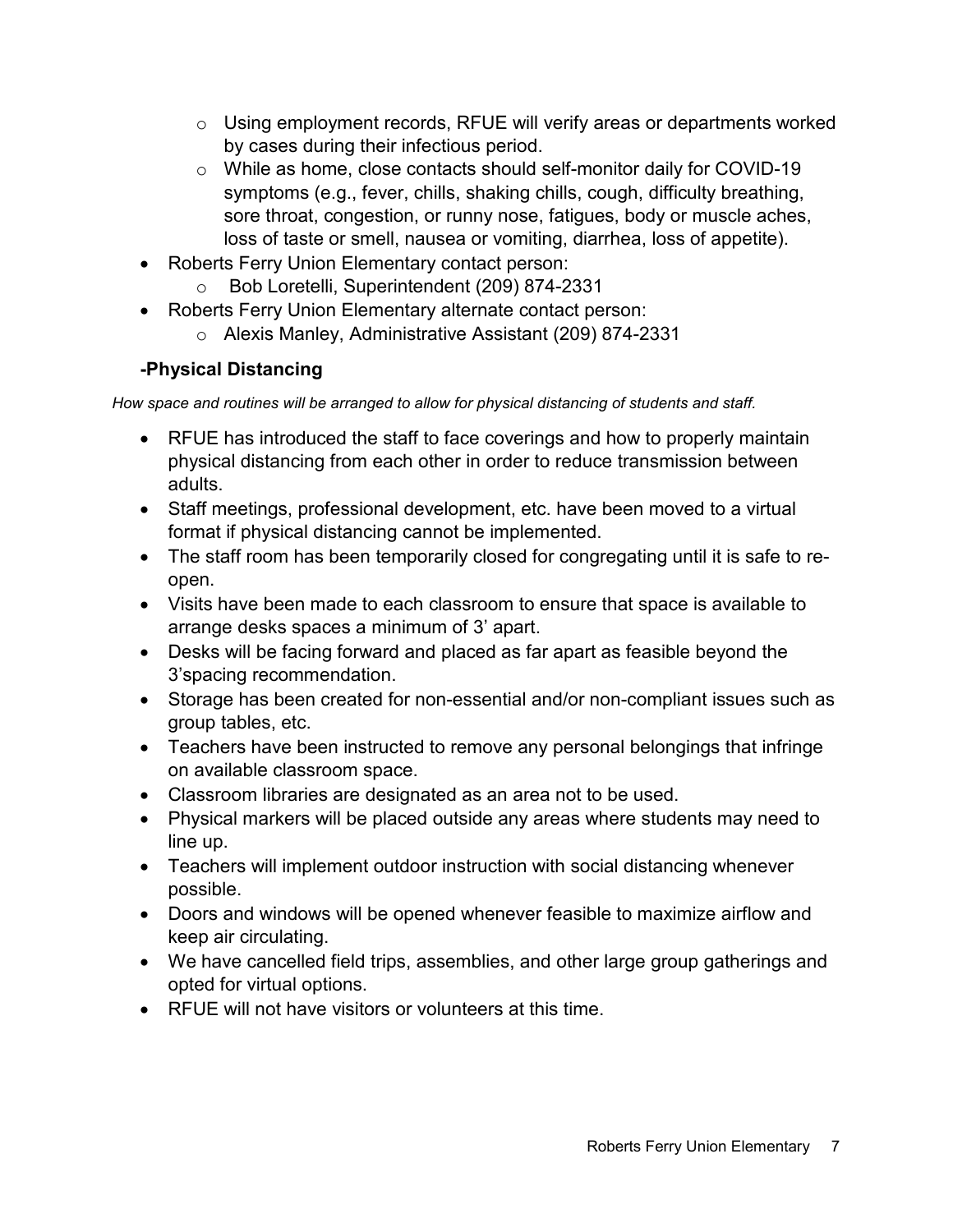## **-Staff Training and Family Education**

*How will staff be trained, and families will be educated, on the application and enforcement of the plan.*

- Staff and parents/guardians will be provided with RFUE's Elementary TK-6 Grade Reopening Plan via email in addition to having it posted on our district website.
- Staff has undergone training on the Plan.
- The plan will be enforced with daily health screenings for students and staff and strict observance of the protocols outlined in detail in the Plan
- Routine reminders of the most pertinent parts of the Plan will be made via email and other forms of communication, including Class Dojo, as well as verbal reminders. These parts of the Plan include:
	- o Enhanced sanitation practices
	- o Physical distancing guidelines and their importance
	- o Proper use, removal, and washing of face coverings
	- o Screening practices
	- o How COVID-19 is spread
	- $\circ$  COVID-19 symptom identification for staff and students
	- $\circ$  RFUE's plan and procedures to follow when children or adults become sick at school
	- o RFUE's plan and procedures to protect students and employees from COVID-19 illness
- The Plan will be updated and reviewed frequently and amended at any time to meet the safety needs of Roberts Ferry Union Elementary or in the event of changes made by the local, state, or federal jurisdictions.

## **-Testing of Students and Staff**

*How school officials will ensure that students and staff who have symptoms of COVID-19 or have been exposed to someone with COVID-19 will be rapidly tested and what instructions will be given while waiting for test results. Describe how staff will be tested periodically to detect asymptomatic infections.*

- Employees will undergo consistent and regular testing to ensure their safety and the safety of others. Currently, one eighth (1/8) of staff will be tested weekly to ensure that all staff are tested every two months.
- RFUE will participate in staff testing under the county-wide testing initiative being coordinated by the Stanislaus County Office of Education. Until that testing program is in place, RFUE will utilize the County testing sites.
- Students will be monitored regularly and will be tested as needed with the cooperation of their parent or guardian.
- RFUE will follow the guidelines set forth by the California Department of Public Health and continue to receive guidance from the Stanislaus County Department of Public Health and the Stanislaus County Office of Education.
- The district will share resources with the school community to help families understand when to keep students at home.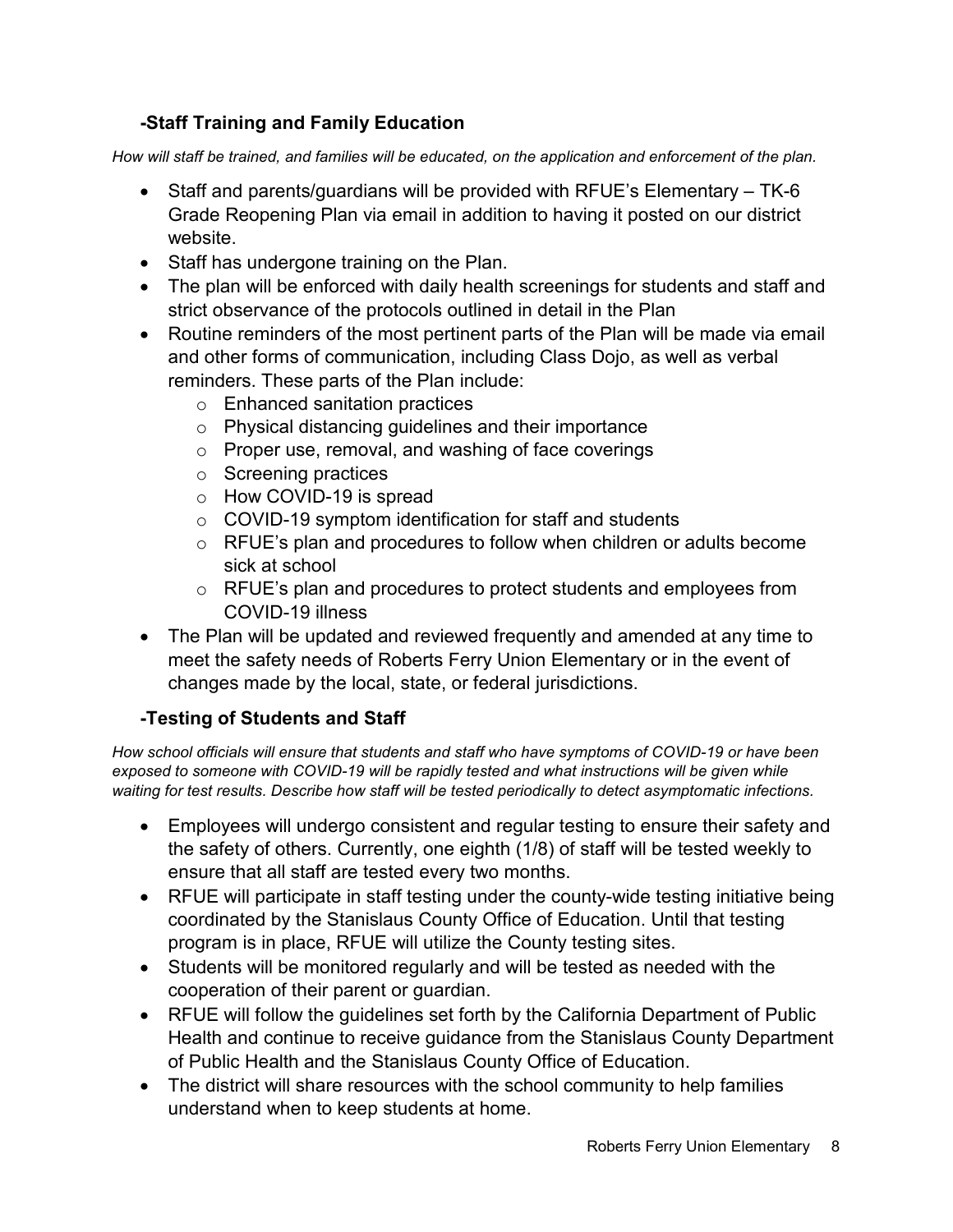• RFUE will make decisions with the help of our local agencies to maintain the health and safety of our staff, students and families.

# **-Triggers for Switching to Distance Learning**

*The criteria the Superintendent will use to determine when to physically close the school and prohibit inperson instruction.*

- If a staff member or student has been exposed to COVID, they will be required to quarantine for 14 days regardless of physician's release. Staff member or student with symptoms will be required to go to their own physician to be tested. They can return only when a negative test result is received and/or there is another explanation of the symptoms, or if positive, they have completed their required quarantine period.
- If 5% of the total school/District population is positive, or if there are multiple cases in multiple cohorts, the entire school could be closed for in-person learning for 24 days.
- In consultation with Public Health, RFUE will follow School Reopening Guidance on triggers to close classrooms, the school and the district to in person learning and transition to distance learning.

https://files.covid19.ca.gov/pdf/guidance-schools.pdf

# **-Communication Plans**

*How the Superintendent will communicate with students, staff, and parents about cases and exposures at school, consistent with privacy such as FERPA and HIPPA. Please specifically refer to 34 CFR 99.3.* 

- In coordination with County Public Health Officer, Roberts Ferry Union Elementary will use email to immediately communicate to affected stakeholders of potential virus exposures. All communication will be consistent with legal counsel guidance regarding the Family Educational Rights and Privacy Act.
- We will consult with the County Public Heath Officer & CPHD on topics including but not limited to tracing all close contacts of confirmed cases, instructing those individuals to quarantine, temporarily closing the workplace, and quarantining all employees.
- RFUE will conduct contact tracing and quarantining of close contacts of confirmed cases in the workplace/
	- o The District will provide information to the CPHD on the confirmed COVID-19 cases. This information will include, but is not limited to:
		- **Employees in the workplace**
		- Dates of symptom onset
		- Departments worked while infectious
	- $\circ$  Interviews done by RFUE & possibly CDPH with cases to determine their close contacts (anyone spending 15 minutes or more within 6 feet of the individual with COVID-19 during their infectious period).